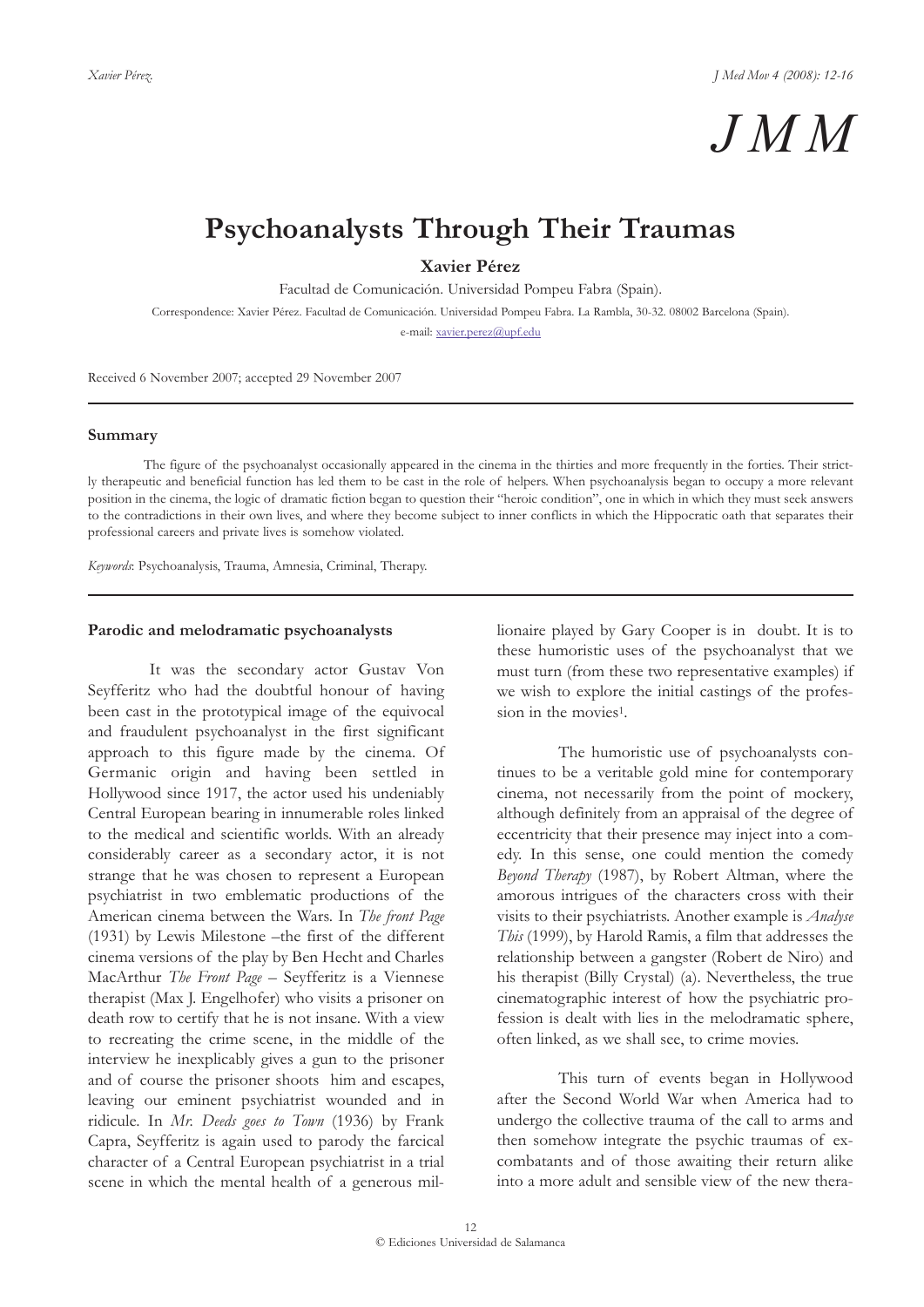

pies of the mind. In the very middle of the conflict, during a period marked by the need to engage the attention of a female public awaiting its loved ones at home, one film -*Now, Voyager* (1942), by Irving Rapper, depicted the model of the *nice* psychoanalyst (Claude Rains), who gave the timid spinster played by Bette Davies a chance to reinvent herself. However, in this film, although in a positive fashion, the role of the psychoanalyst is only one of *helper*, since the romance actually emerges between the spinster and the married man she meets on a cruise (Paul Henreid).

## **Psychoanalysis and suspense: therapists' interior crises**

The real turning point in the consideration of the world of psychoanalysis as a universe with its own driving life force undoubtedly occurred in 1945, when Alfred Hitchcock began -with *Spellbound*- a long series of films in Hollywood films addressing the issue. In the America under construction during the

immediate post-war period -dominated by a lot of ill feeling brought about the unleashing of the A-bomb, overarching anticommunist paranoia and the crisis of family values- the images of a cinema that highlighted its expressionist dimension through the apotheosis of a very stylised black and white production coincided with the constant gush of news about the misery of ex-combatants and traumatised soldiers, and it was from that pessimistic context that the *boom* of psychoanalysis as a subgenre for thrillers really emerged.

Like most of the films of the British director, *Spellbound* focuses on a criminal plot, although in this case linked to psychoanalysis. This link between psychoanalytical and "detectivesque" investigation has always been present in human mental activity since both types are retrospective in nature, based on interviews, clues and deductions drawn from a semiotic constellation that finally becomes coherent when the truth emerges2. A recent novel by Jed Rubenfeld *The Interpretation of Murder*, which traces a hypothetical criminal investigation carried out by Freud himself in New York at the beginnings of the last century, again unveils this homology between both figures (therapist and detective), although it is by no means the first case in which fiction has explored the topic. The novel of Nicholas Meyer, taken to the big screen by Herbert Ross in *The Seven-per-Cent Solution* (1976), tells of an imaginary collaboration between Freud and Sherlock Holmes to solve a murder case. Returning to more domestic climes, the literary figure of the psychoanalyst dedicated to research gave post-war Spain a charismatic, although now all but forgotten, character in the person of the Dutch psychiatrist Ludwig van Zigman, fruit of the imagination of the Catalan writer Jaume Ministral (b).

Notwithstanding, many centuries before the historical period in which both professions -the therapist and the detective- became popularized, the homology between psychoanalysis and criminal investigation was already implicitly present in classic culture. When Freud traces the very bases of his theory of sexuality to Sophocles' *Oedipus Rex*, he is analysing a drama that is no more than the first police investigation in history. In his search for someone to blame (*Who killed Laius*?) the new king of Thebes –Oedipusends up revisiting an unknown childhood, peppered with traumatic secrets that are finally revealed. In Sophocles' drama, the equivalence between the seeker

a.- Curiously, this film was first shown in the same year as the HBO TV channel released the cult series *The Sopranos*, in which the gangster also visits a psychiatrist. In this case, there is no fun-poking at all at psychiatrists, who are certainly treated with the dignity they merit.

b.- Under the pen name of J. Lartssinim, and using the famous *Biblioteca Oro de Edsitorial Molino,* Ministral published a series of six suggestive novels in which this psychiatrist was portrayed as being involved in police investigations.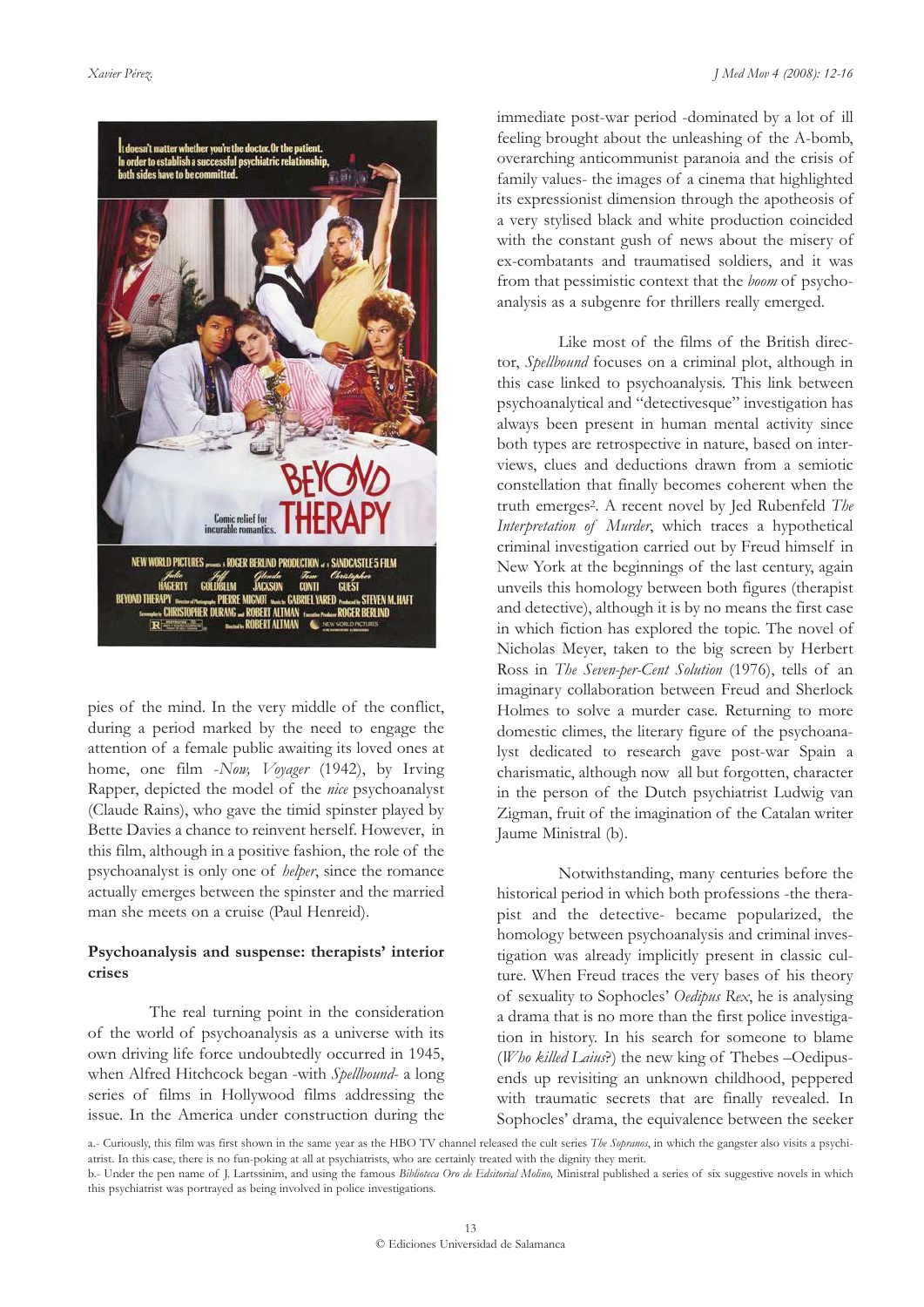and the sought (that paradoxical protocol of the *hunter hunted*) elicits a tragic solution that informs us of the vulnerable nature of someone who before starting the quest believed himself to be in possession of all the knowledge and certainty conferred by his supreme position of power. This dismantling of the certainties of the seeker is also featured in many of the movie stories starring psychoanalysts that were to follow *Spellbound*.

What first draws our attention in Hitchcock's film is the fact that the main character in the film is played by a woman; i.e., very different from the classic heroes. It is she, the psychoanalyst, who becomes not only the investigator of a hypothetical crime but also the subject of unexpected romance instilled in her by the amnesic patient who arrives at her hospital (and who in the end turns out to be another traumatised psychoanalyst) (c). The ordered and scientific world that seems to surround Freudian theory breaks down and leads to inner crises that entangle psychiatrists themselves: this is the dramatic interest insinuated by the magnificent script of Ben Hetch in *Spellbound* , which was to become one the best played portrayed ploys in films in which psychiatrists are the main characters.

We say *main characters* because although psychiatrists often appear in films from different periods as being involved in secondary assistance work, their dramatic interest as the actual heroes can only exist if they are subject to some kind of crisis and if they do not merely serve as investigators of what is happening outside their own lives. When psychoanalysis became popular in the movies after *Spellbound*, the codes of classic heroic cinema (normally associated with adventure, westerns, and in general the epics of wide open spaces) were being transformed by the emergence of the *film noir*, brought to the big screen in the post war period, with a subjugating array of images and stories alluding to moral decline, the loss of values, disenchantment with city life, and the psychological damage engendered by armed conflict. The melancholic passiveness and tragic romanticism of the heroes of the *film noir* (Humphrey Bogart, Allan Ladd, Robert Mitchum) preside an *actanctial* model in which the Manichaean and simplifying contours of the optimistic period lost all meaning.

So we are a long way away from an imaginary world of respectable psychoanalists devoted to tack-



ling social problems with infallible methods in which the investigator always remains to one side. And it is in this way that *Spellbound* – even though, as is usual in Hitchcock, it is a film apparently devoid of from explicit socio-historical dimension- places the idea of trauma at the epicentre of the psyche of its heroes. In this vein, some films addressing psychiatric issues have used a criminal subplot to heighten interest, as is the case of *The Snake Pit* (1948) by Anatole Litvak, although in this case the psychoanalyst (Leo Genn) continues to have a secondary role. Nevertheless, in general from *Spellbound* onwards whenever a psychoanalyst is in the front line of the cast of a police film we shall find a person with inner problems.

c.- In *Spellbound*, we also see a psychoanalyst of European extraction as a secondary character – Dr. Alexander Brulov (Michael Chekhov)-, although in this instance he is not only treated with the maximum respect but also becomes the wise, protective, paternal and conciliatory figure needed by the two main characters to overcome their problems. The fact that the couple is formed by another two psychiatrists adds a very valuable element for later movies.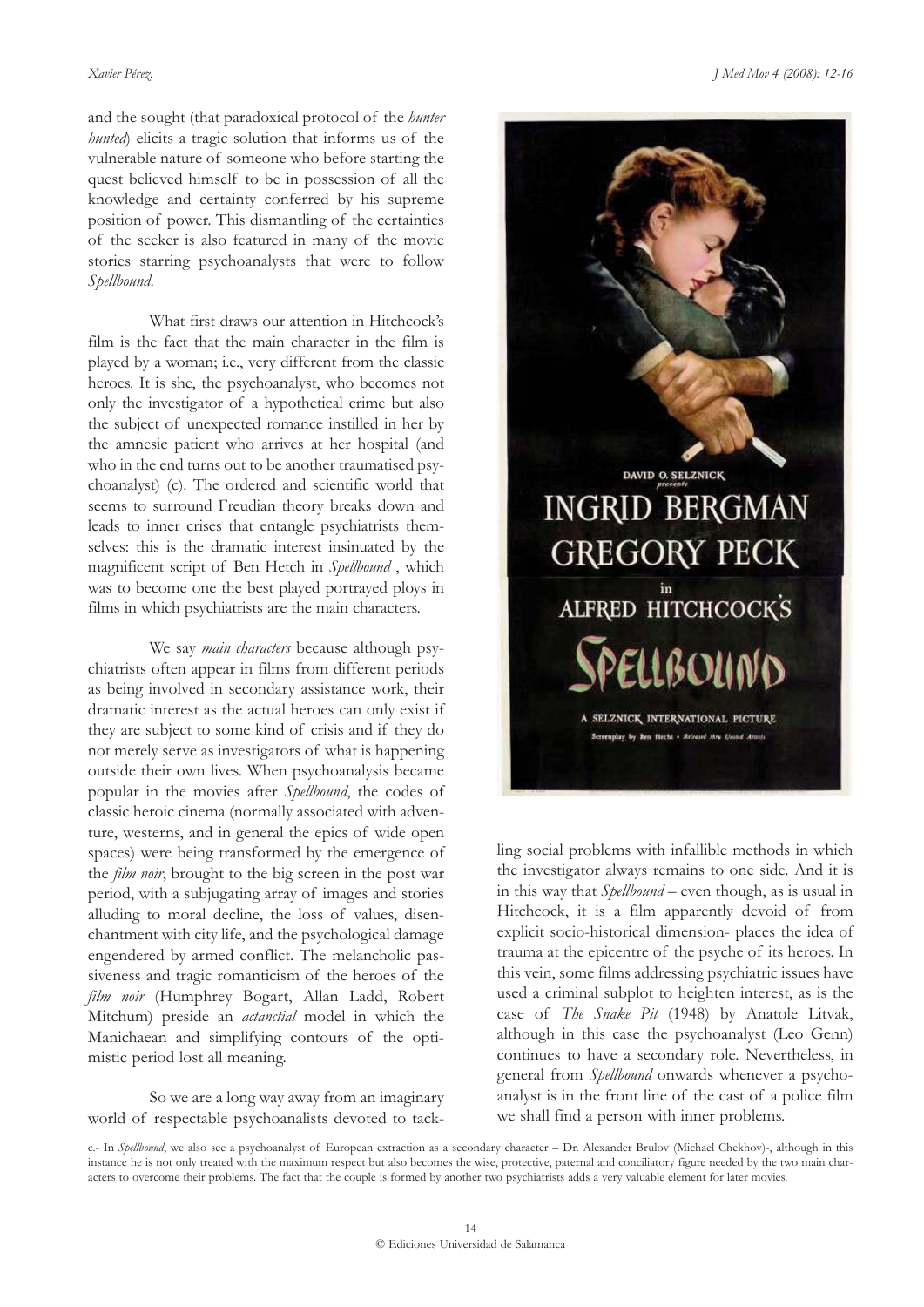It is true that the psychiatrist playing the part of the invulnerable hero/saviour may exceptionally appear in films - Dr. Luther (Lee J. Cobb) in *The Three Faces of Eve* (1957), by Nunnally Johnson, or Dr. Berger in *Ordinary People* (1980), by Robert Redfordbut even in these cases the true stars of the films are their respective patients and the family members involved in each case. Accordingly, cinema revolving around psychoanalysts always ends up focusing on characters who appear as exceptional; not as routine practitioners of their profession. (d).



# **Genre cinema and its pessimistic view of psychoanalysts**

The crisis of the psychiatrist can be addressed as a drama outside the notion of genre, along the line opened by Ingmar Bergman in *Anskite mot Anskite* (1976), a story of the moral breakdown of a marriage formed by two therapists, which Woody Allen undoubtedly took as a reference in his own approaches (humoristic or not, depending on the film) to psychiatrists. We may even see stories outside the sphere of psychoanalysis that, on exploring the crevasses in the emotional lives of therapists, examines the contrast between the psychiatrist's moral obliga-



tion to show him/herself as invulnerable and the tragic experiences of life that she/he must live through. This is the diaphanous case of *La stanza del figlio* (2001), by Nani Moretti, where the accidental death of a child leads the psychoanalyst, the star of the film, to a moral reappraisal (not exempt of feelings of guilt) of the whole of his prior existence.

But the true gold mine for the obliteration of therapists' certainties is seen in Hollywood films linked to the logic and conventions of the genre. A well trodden pathway in films based on crime is, for example, that of the psychiatrist who is in love with his/her patient, who is often suspect. *Still of the Night* (1983), by Robert Benton, is a model whose relatively gentle formal format has given rise to films increasingly based on the psychological imbalances present in the lives of therapists and on the possibility of discrediting them as supra-natural heroes through to their tendency to succumb to passion. Thus, Richard Gere portrays a vulnerable psychoanalyst –Dr. Isaac Barr- in *Final Analysis* (1992), by Phil Joanou,

d.- In any case, this routine may be suspect, as occurs in *Equus* (1977) by Sydney Lumet, a film about a case of zoophilia in which the therapy eventually casts the values and perceptions of the insipid daily life of the doctor (Richard Burton) into utter darkness.